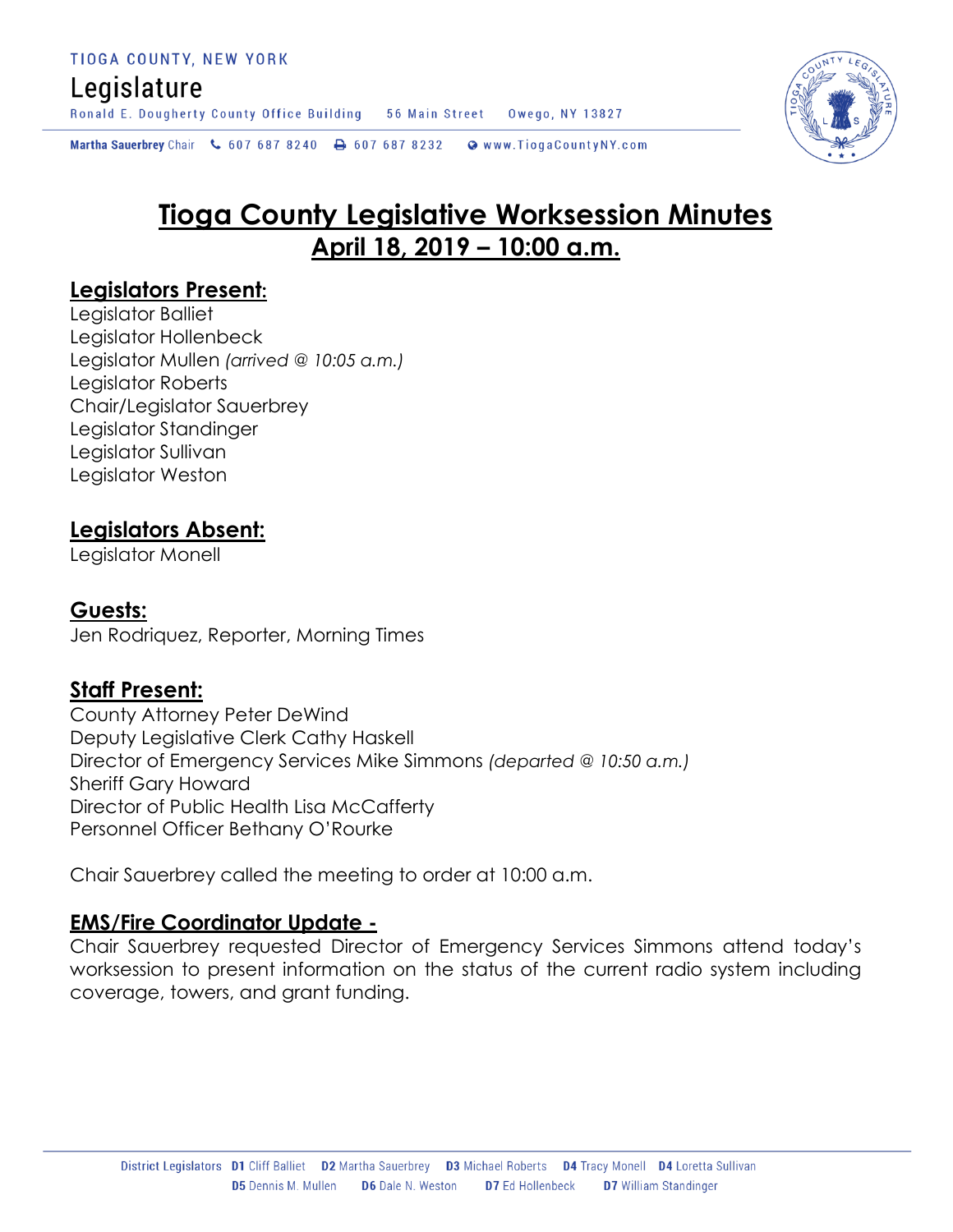#### TIOGA COUNTY, NEW YORK

# Legislature

Ronald E. Dougherty County Office Building 56 Main Street Owego, NY 13827



Martha Sauerbrey Chair & 607 687 8240 \ 607 687 8232 \ @ www.TiogaCountyNY.com

#### **Grant Funding:**

| Year           | <b>Outcome</b>                                                                                                                                                                                                                                                                                                                                                                                                                                                                                                                                                                                                                                                                                                                                                                                               |
|----------------|--------------------------------------------------------------------------------------------------------------------------------------------------------------------------------------------------------------------------------------------------------------------------------------------------------------------------------------------------------------------------------------------------------------------------------------------------------------------------------------------------------------------------------------------------------------------------------------------------------------------------------------------------------------------------------------------------------------------------------------------------------------------------------------------------------------|
|                | NYS put an emphasis on radio systems and established targeted grants.                                                                                                                                                                                                                                                                                                                                                                                                                                                                                                                                                                                                                                                                                                                                        |
| 2012           | Tioga County applied and received a \$2 million dollar State grant.                                                                                                                                                                                                                                                                                                                                                                                                                                                                                                                                                                                                                                                                                                                                          |
|                | The same State program existed and Tioga County applied, but application                                                                                                                                                                                                                                                                                                                                                                                                                                                                                                                                                                                                                                                                                                                                     |
| 2013           | denied for a State grant.                                                                                                                                                                                                                                                                                                                                                                                                                                                                                                                                                                                                                                                                                                                                                                                    |
| 2014 &<br>2015 | The County never pursued the submission of grant applications for the<br>targeted funds to build radio systems for these two years. The reason for non-<br>submission is unknown, however, possibly related to the fact that the 2012<br>grant funds remained unexpended until 2016. These two years were critical,<br>as they were big grant fund years for most of the upstate counties. Grants<br>during these years ranged from \$6 to \$15 million dollars. It was during this<br>time that Cortland and Chemung Counties rebuilt their radio system, as well<br>as other upstate counties. Tioga County was still working on expending the<br>2012 grant funds through extensions.                                                                                                                     |
| 2016           | The County completely expended the 2012 grant funding with the<br>upgrades of tower sites, shelters, and infrastructure. It was during this year,<br>the State targeted grants ended and a formula grant was established.<br>Tioga County received \$400,000 interoperable sustainability grant and<br>continued to do so through 2018.                                                                                                                                                                                                                                                                                                                                                                                                                                                                      |
| 2018           | The State targeted grant became available again and Tioga County<br>applied, but application denied because the State received reports that<br>we are a fully interoperable county and our radio equipment was all in<br>place and in good standing. Mr. Simmons reported it is possible there was<br>not a complete understanding of the questions presented, but based on<br>the information received the State moved Tioga County to the bottom of<br>the list, therefore, making the County ineligible for these targeted grant<br>funds. At this time, the dedicated targeted funds was \$60 million dollars to<br>divide across the entire state. The targeted grants will continue, however,<br>at a decreased amount of \$20 million dollars to divide across the State in<br>the next coming years. |
| 2019           | Tioga County will continue to receive the \$400,000 annual sustainability<br>grant funds, as there is no indication this funding will be discontinued.                                                                                                                                                                                                                                                                                                                                                                                                                                                                                                                                                                                                                                                       |

In regards to the \$400,000 annual sustainability interoperable grant, Mr. Simmons reported a majority of this funding could be used to offset the annual cost, however, would hesitant to apply the full amount due to other associated costs that may incur. Of the \$400,000, Mr. Simmons reported he would be comfortable allocating \$300,000 leaving \$100,000 reserved for other associated costs and repairs.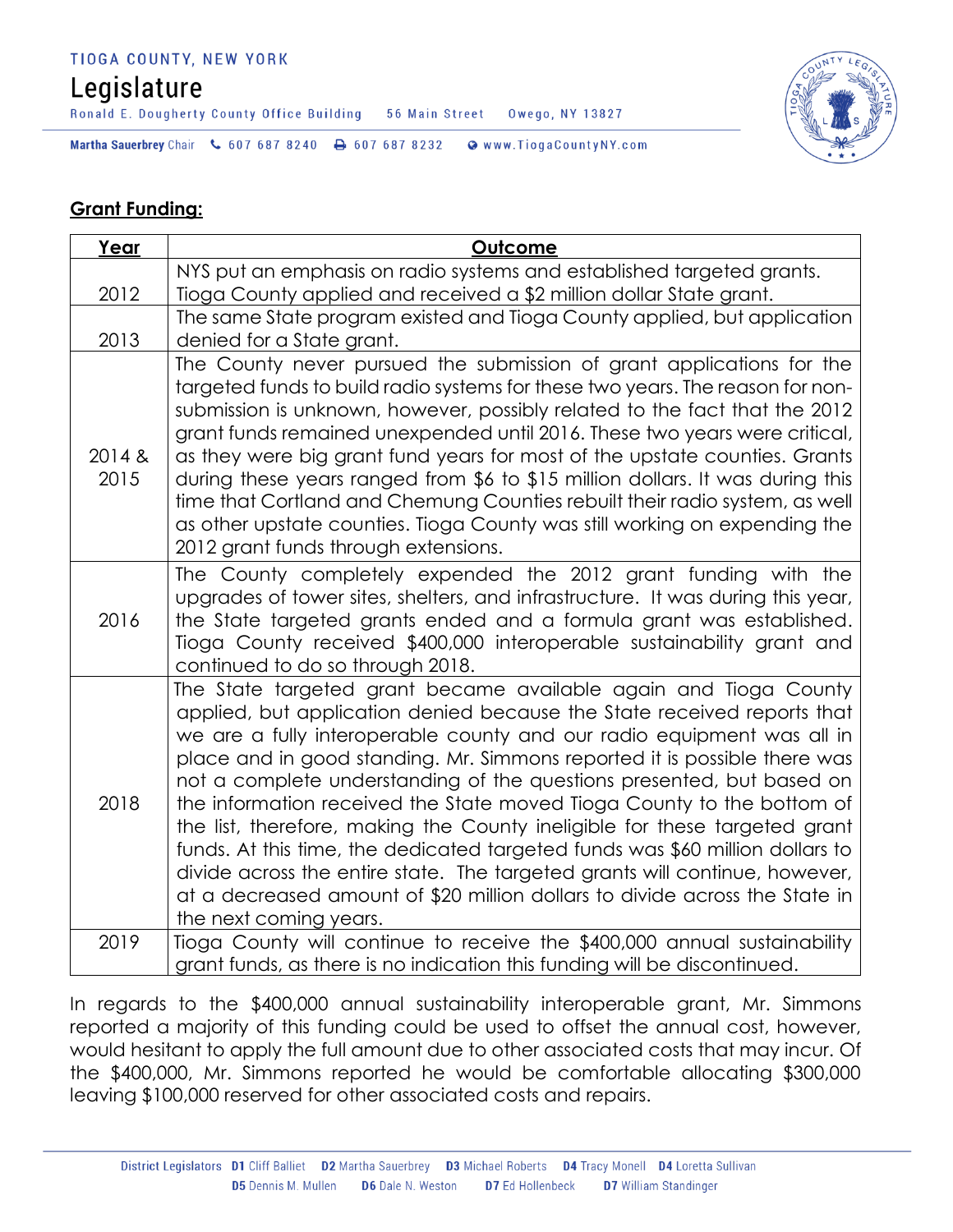



Legislator Roberts inquired as to the reasoning for reserving \$100,000 of the annual interoperable grant, as maintenance costs should be included in the lease agreement. Mr. Simmons reported there would still be costs associated with portable radio batteries, installations, antennas, etc.; however, repair costs should be minimal to none through a negotiated service contract.

Legislator Mullen reported one of the advantages of pursuing a lease agreement is the ability to negotiate the terms to include equipment compliancy during the course of the lease. Mr. Simmons concurred and stated this stipulation could be addressed in the RFP process. Due to ever-changing technology, the plan is to move far ahead at this point so we are not paying for a system that becomes outdated before it is paid.

Legislator Weston inquired as to whether there are funds available in Emergency Services, Sheriff, and Public Works already allocated to the three independent systems that could be pooled together to defray the costs of the new system. Mr. Simmons reported the only available funds is the annual sustainability interoperable grant for \$400,000.

Legislator Balliet inquired as to the annual estimated cost associated with a new system. Mr. Simmons reported one vendor estimated \$600,000 annually; however, he has not had an opportunity to review the financial breakdown on this estimate. Overall, Mr. Simmons reported an estimate of \$10 million dollars for the new system. However, until the RFP is prepared, many variables could affect this figure. Mr. Simmons reported the vendor estimating \$600,000 annually indicated a system of six towers for 95% coverage; however, the consultant does not recommend less than nine towers. Mr. Simmons reported the remaining 5% would be adjusted for the most rural areas to minimize impact. Mr. Simmons reported once the system is built it is extremely difficult to add additional locations due to the microwave configurations.

Legislator Weston inquired as to who will be doing the cost analysis. Chair Sauerbrey reported Legislator Sullivan previously suggested forming a committee, which includes IT Director Camin, County Treasurer McFadden, and Budget Officer Hollenbeck. Chair Sauerbrey reported the goal is to begin the RFP process by year-end; therefore, periodic updates will be given to the Legislature along the way.

#### *Current Radio System/Coverage:*

In 2012, Mr. Simmons reported the County hired Blue Wing Services to evaluate the County's radio system. The results identified deficiencies with the fire radio system and coverage gaps with the Sheriff's radio system. Mobile coverage in the patrol cars is good; however, portable coverage for deputies within residential homes is 50/50 as to whether they can successfully communicate with the dispatcher. The biggest issue is the fire radio system as it operates on a low-band frequency with known interference issues and is very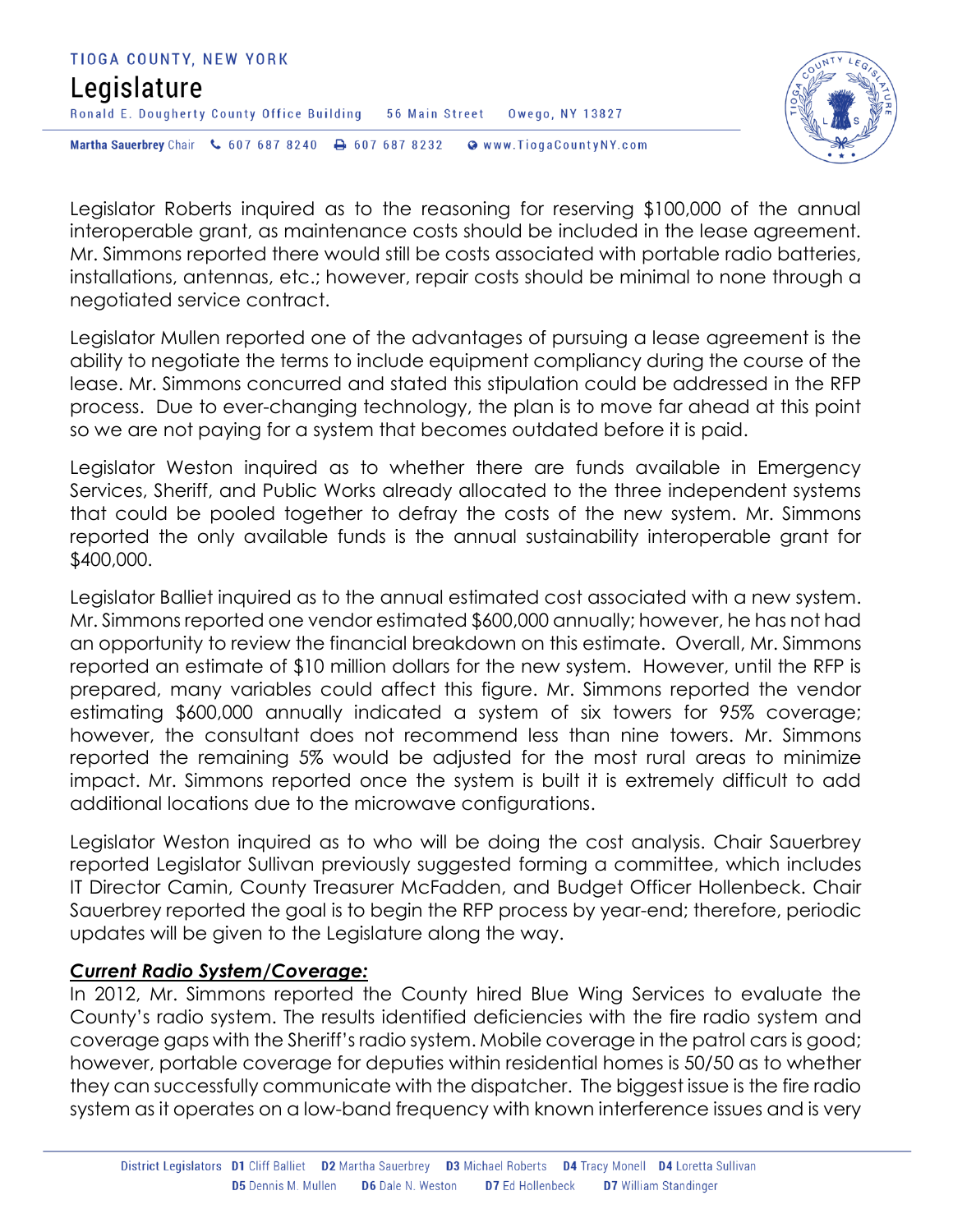#### TIOGA COUNTY, NEW YORK Legislature Ronald E. Dougherty County Office Building 56 Main Street Owego, NY 13827 Martha Sauerbrey Chair & 607 687 8240 & 607 687 8232 Www.TiogaCountyNY.com



unreliable. In addition, all the manufacturers of low-band radio equipment, with the exception of one, has discontinued low band frequency radio production. Currently, the fire departments are utilizing eBay and surplus auctions to maintain their radio equipment. This also creates the increasing issue of older equipment interfacing with newer technology. Mr. Simmons reported Blue Wing Services' evaluation recommended the County replace the fire radio system and quoted a replacement cost at that time of \$15 million dollars.

Mr. Simmons reported he hired Federal Engineering, a consulting firm recommended by Cortland County who recently implemented a new radio system. Mr. Simmons reported this firm did their own evaluation and achieved the same result as Blue Wing Services in that the County needs to replace our radio system. Mr. Simmons reported Federal Engineering quoted a retail cost without discounts of \$12 million dollars. Mr. Simmons reported both consulting firms recommended pursuing an ultra-high frequency (UHF) digital trunk radio system shared by multiple departments. Broome County is looking at the same system for a cost of \$32 million dollars and will be including their police agencies. Mr. Simmons reported Chemung and Cortland Counties are using this same recommended system noting the importance of utilizing the same system with our neighboring counties will allow interdepartmental communication across the borders.

Mr. Simmons recently met with Sheriff Howard and Commissioner of Public Works Hammond regarding the possibility of consolidating the three radio systems (fire, police, and highway) into one radio system to ensure interdepartmental communication, as this is not currently available. Mr. Simmons reported multiple agencies are dispatched to the same event and without interdepartmental communication, they need to rely on dispatch to relay all communication. Mr. Simmons reported the Public Works radio system has significant coverage gaps. Mr. Simmons, Sheriff Howard, and Mr. Hammond are of the opinion that maintaining one system shared by multiple departments is better than maintaining three separate systems and aligns with the consultant's recommendation for one overall system. The backbone of the system (base stations, towers, etc.) is the majority of the cost; therefore, the cost will remain almost the same whether there is one agency or three agencies.

Mr. Simmons reported some counties included their local school districts. Mr. Simmons acknowledged this would be a tremendous amount of effort, but could be an option for possible buy-in to offset and maintain the system.

Legislator Mullen reported we should consider building a system where this could be an option to bring school districts on board as they identify the need.

Mr. Simmons reported a majority of entities, including Tioga County Sheriff and Highway, had to purchase new radios in 2011 due to FCC changes. The FCC narrow-banded the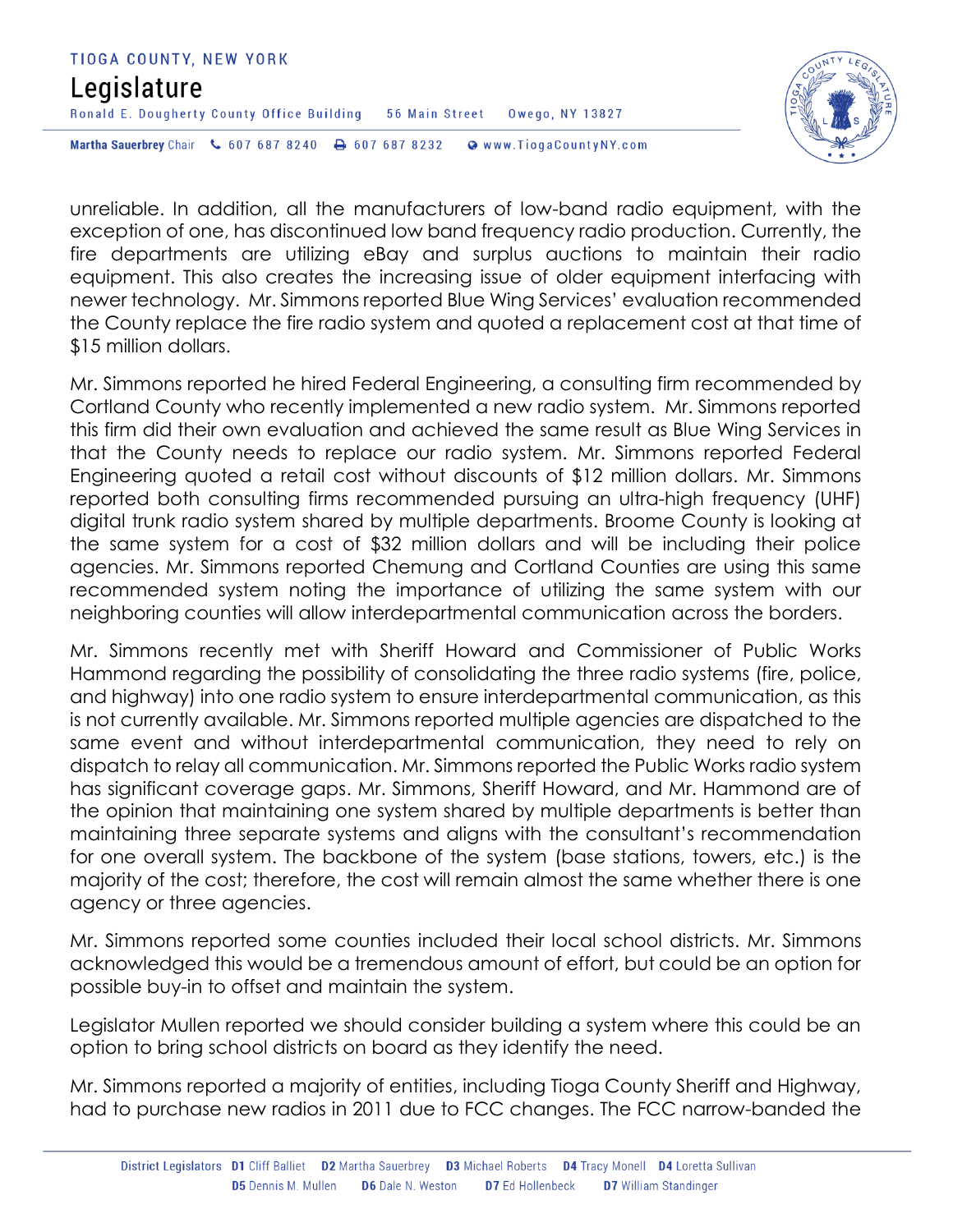



radios with the intent to do this again in the future. The date continues to be moved back, but eventually this will occur, therefore, when we purchase equipment we need to ensure it is capable for future compliancy requirements. Currently, the County is in Phase 1 and we need to ensure that the radio purchase complies with Phase 2 when the FCC makes their next change.

Legislator Weston inquired as to whether Mr. Simmons has a plan at this time. Mr. Simmons reported an expenditure of this magnitude is worth the \$40,000 investment of hiring the consulting firm, Federal Engineering. Mr. Simmons reported the plan consists of building a system of nine tower sites to bring the County up to standard. Currently, the County has four equipped tower sites with two additional towers without equipment for a total of six sites. As for payment of the system, Mr. Simmons reported leasing might be more feasible than bonding, as future grant awards could be applied to a leased system but not a bond purchased system.

Chair Sauerbrey reported there are areas in the County where there is no radio coverage such as Crestview Heights and Tioga Terrace areas. However, this new system will allow for radio contact in these areas that are not currently accessible.

#### *Tower Accessibility:*

- *Neighboring Counties: Broome and Chemung Counties -* Mr. Simmons spoke with Broome and Chemung Counties and they indicated any towers near our borders are available to Tioga County at no cost.
- **Spencer, NY -** Mr. Simmons reported there is a cell tower in Spencer, NY that must allow public safety agencies to utilize at no cost.
- *State Lands Tower: Berkshire/Richford Area* Mr. Simmons reported there is a BOCES tower located on State Lands between Berkshire and Richford that was given to the County a few years ago.
- **Prospect Hill** Mr. Simmons reported the County acquired a tower on Prospect Hill.
- **Popple Hill** Mr. Simmons reported the County shares Popple Hill tower with Broome and Tompkins Counties in exchange for allowing Tioga County equipment on their towers.
- *Cell Towers*  Mr. Simmons reported cell towers are available for rent for installation of equipment, however, this can be costly and may be more feasible to purchase versus renting. Mr. Simmons reported Sprint and AT&T have inquired about possible County tower availability. Mr. Simmons reported renting tower space could be an option to recoup some costs providing it does not cause any interference issues.

With the implementation of a new system, Mr. Simmons reported the County is going to gain space on our towers, as the new antennas will be much smaller and we are no longer supporting three different radio systems.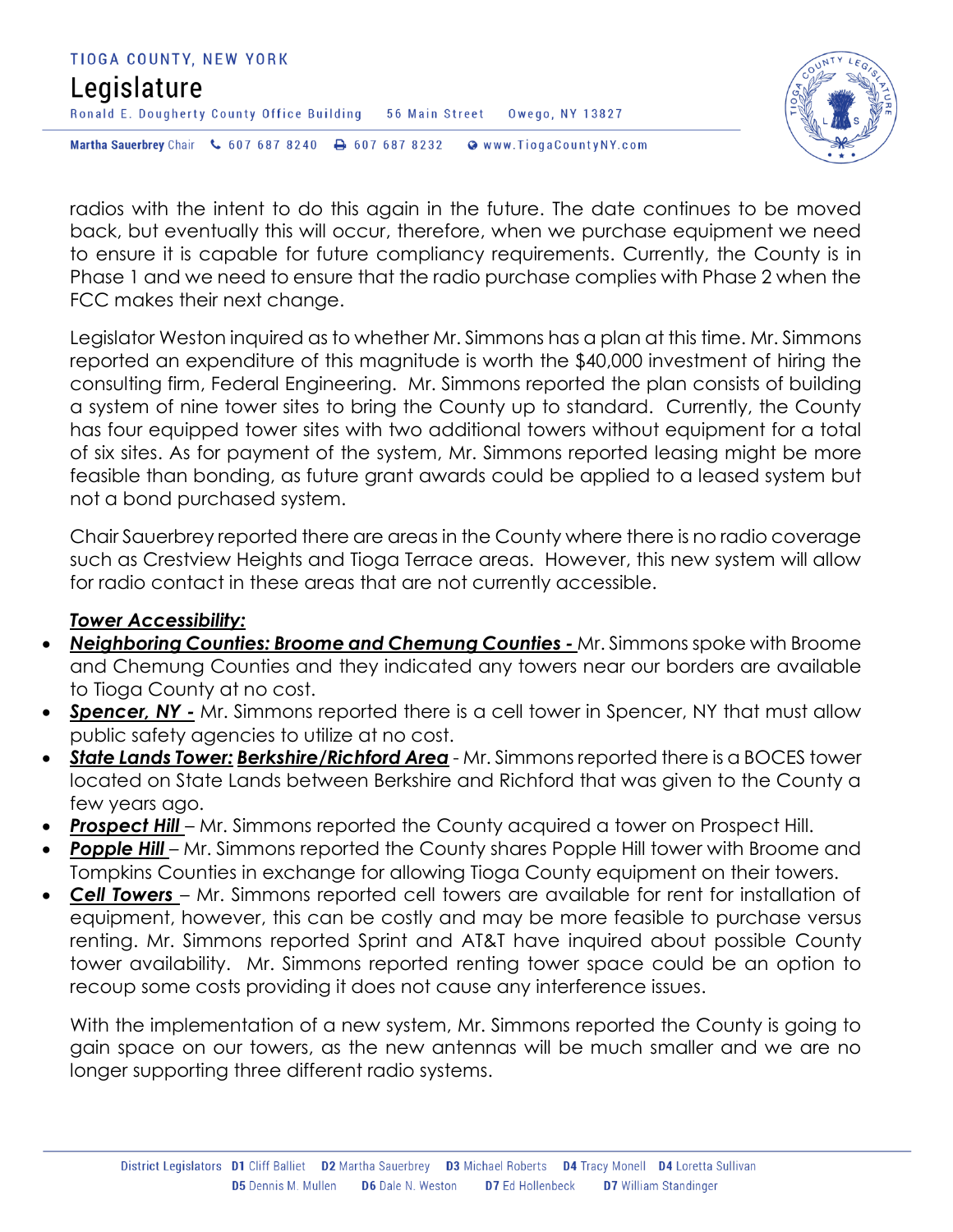



Legislator Weston inquired as to whether the County currently receives any income from tower rentals. Mr. Simmons reported there is no income generated from County towers.

Legislator Weston inquired as to whether we could rent space on our towers to other entities to help defray the costs. Mr. Simmons reported this is certainly a possibility providing there is sufficient capacity.

#### *Next Steps:*

Chair Sauerbrey reported we have a good foundation for this plan, but there is significant work that needs to be done. Chair Sauerbrey reported she wanted to provide an opportunity to update the full Legislature and garner their support to move forward. Chair Sauerbrey reported this is the first of many updates to come during this process.

The Legislature recognized the need to move forward, but wanted to ensure we are being fiscally conservative in the process.

Mr. Simmons reported the next step is for the consulting firm, Federal Engineering, to develop a RFP. They will evaluate and negotiate the bids, as well as handle the technical aspects of the process.

Legislator Balliet inquired about the migration cycle from Phase 1 to Phase 2. Mr. Simmons reported an estimated 10 years, however, State grant funding requires we move into the digital equipment phase.

Mr. Simmons reported as we move forward in the process, we can look at Tompkins, Cortland, and Chemung Counties to view their systems. In addition, Federal Engineering is available for a presentation to the Legislature. Legislator Roberts reported the presentation should be done at the committee level prior to coming to the full Legislature.

Legislator Mullen inquired about the overall build out time for a new system. Mr. Simmons reported three to four years.

Legislator Roberts inquired as to whether the County has the option to start paying on the lease prior to the system being built. Mr. Simmons reported some of the vendors allow pre-payments. Mr. Simmons reported all three vendors have lease/purchase options.

Legislator Weston inquired as to whether this project could be considered as part of the Countywide Shared Services Initiative. Chair Sauerbrey reported this would be a viable option for consideration with municipalities.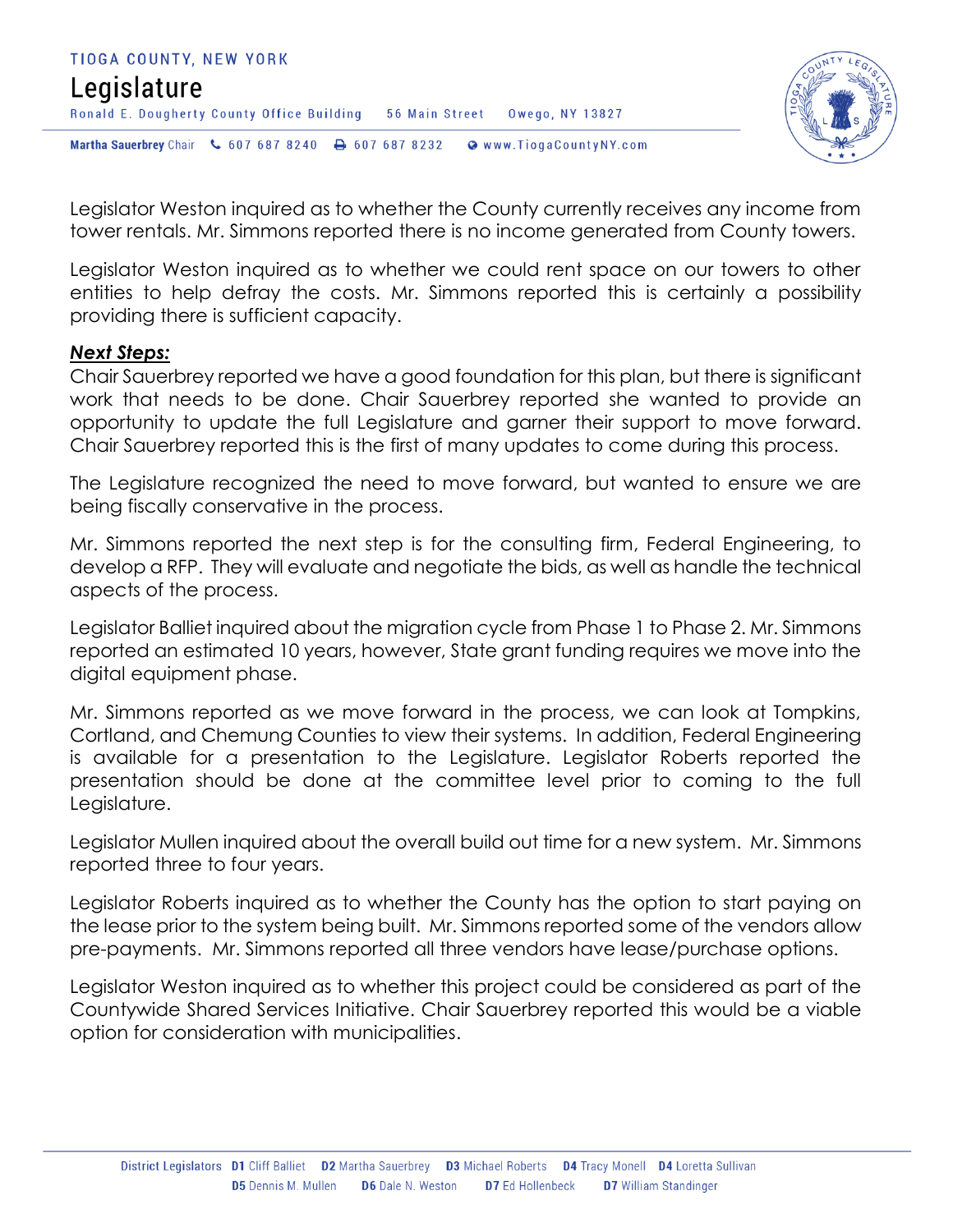#### TIOGA COUNTY, NEW YORK Legislature Ronald E. Dougherty County Office Building 56 Main Street Owego, NY 13827 Martha Sauerbrey Chair & 607 687 8240 <a>B</a>607 687 8232 <a>B</a>Www.TiogaCountyNY.com



## **Animal Abuser Registry -**

Chair Sauerbrey reported she received a letter from an organization formally requesting the County establish an Animal Abuser Registry that would be handled through the Sheriff's Office.

Chair Sauerbrey reported the legislation would be in the form of a Local Law. Chair Sauerbrey reviewed the information and request with Sheriff Howard and County Attorney DeWind.

Mr. DeWind reported there are currently only five NYS counties with this type of registry.

Discussion ensued and the Legislature expressed this type of registry should be handled at the State level.

On a straw poll vote, the Legislature did not support the adoption of a Local Law for the creation of an Animal Abuser Registry in Tioga County, however, was in favor of the Sheriff's offer to post quarterly educational information on the Sheriff's Office website and social media.

### **Approval of Worksession Minutes – April 4, 2019 -**

Legislator Sullivan motioned to approve the April 4, 2019 Legislative Worksession minutes as written, seconded by Legislator Hollenbeck with Legislators Balliet, Hollenbeck, Mullen, Roberts, Sauerbrey, Standinger, Sullivan, and Weston voting yes with Legislator Monell being absent. Motion carried.

### **Action Items -**

There are currently no action items at this time.

## **Other –**

 *Public Health Week Event –* Chair Sauerbrey reported she and Legislator Standinger attended an outstanding event yesterday at the HHS Building celebrating Public Health Week. Chair Sauerbrey reported this event included the entire Public Health staff coming together for a luncheon, recognition ceremony, and viewing of videos regarding the role and function of Public Health. Chair Sauerbrey congratulated Public Health Director McCafferty and staff on coordinating this event and recommended all Legislators view the video.

Legislator Sullivan suggested viewing the Public Health video at a future worksession.